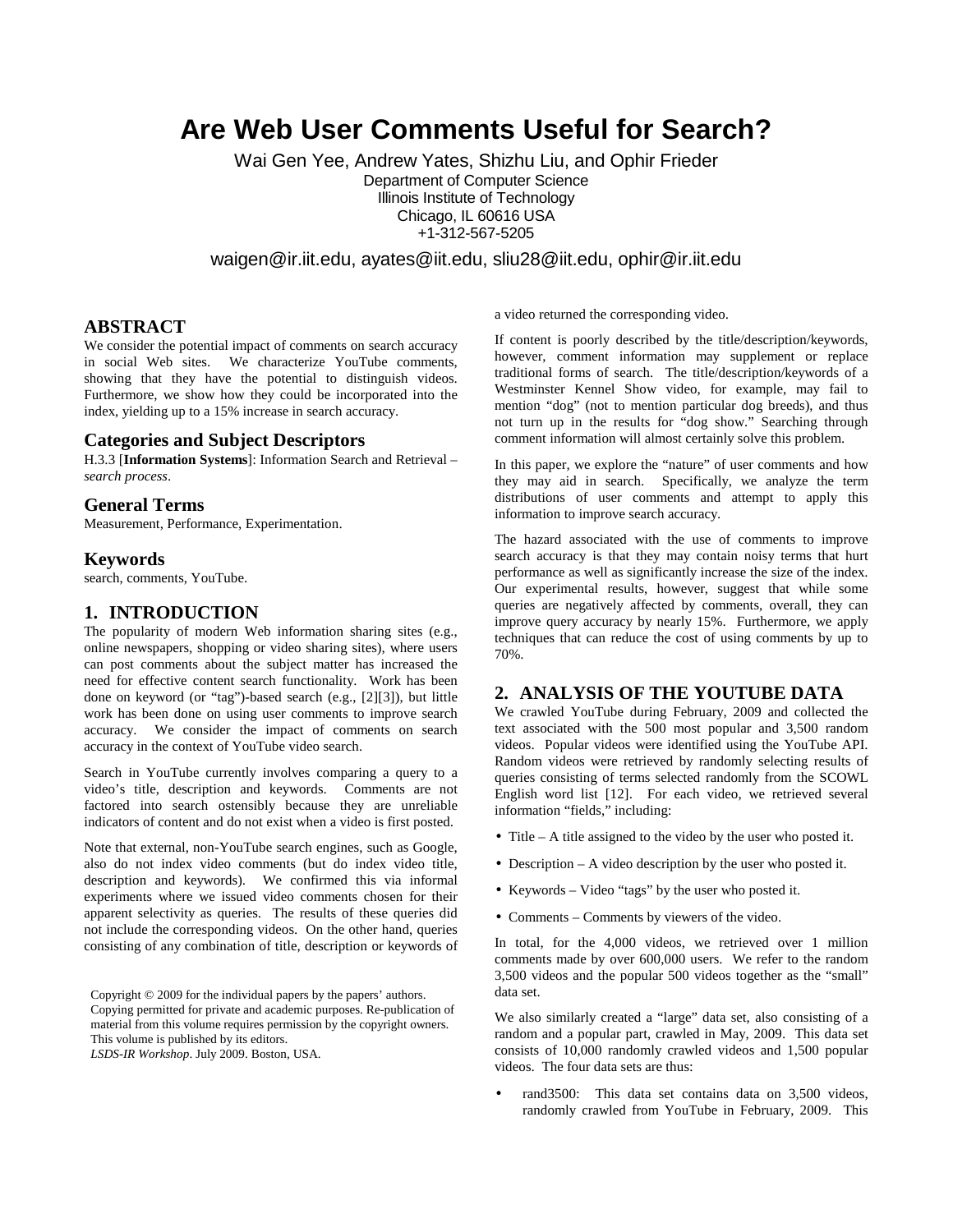data was found on YouTube by issuing random queries from the SCOWL word list [12].

- pop500: This data set contains data on the 500 most popular videos according to YouTube as of February, 2009.
- rand10K: This data set contains data on 10,000 videos randomly crawled from YouTube (is the same way that rand3500 was collected) in May, 2009.
- pop1500: This data set contains data on the 1,500 most popular videos according to YouTube as of May, 2009.

In our experiments, we pre-processed the data using the Porter stemming algorithm [10]. We also tried a more conservative stemming algorithm [11] in anticipation of problems with overstemming from the unique language usage found in video comments. However, the different stemmer had little effect on the final results. We also remove stop words using the Lucene stop word list.

#### **2.1 Basic Statistics**

As shown in Table 1a, popular videos have more than 3 times the number of viewers than do random videos and more than 6 times the number of comments. Comment length for both types of videos is about 12 to 15 terms. On average, there are 2,280 terms describing a video from the rand3500 data set and 12,132 terms describing a video in the pop500 data set.. In the large data set, there is an even greater disparity between the random and popular videos, with more viewers and more comments.

The length statistics of the title, description and keyword fields, shown in Table 2, indicate that on average only 34 to 58 terms are used to describe a (random) video (assuming that comments are not used to describe videos). Including the comment field in the search returns a potential richer database of information because the average number of comment terms is at least 1,485.

|         | #Views/Video       | #Comments/Video | Comment Len |  |  |  |
|---------|--------------------|-----------------|-------------|--|--|--|
| Popular | 247,226            | 1,011           | 12          |  |  |  |
| Random  | 71,654             | 152             | 15          |  |  |  |
| Average | 93,601             | 259             | 13          |  |  |  |
|         | a. Small data set. |                 |             |  |  |  |
|         | #Views/Video       | #Comments/Video | Comment Len |  |  |  |
| Popular | 874,805            | 2,425           |             |  |  |  |
| Random  | 62,807             | 135             |             |  |  |  |
| Average | 168,720            | 434             |             |  |  |  |

**Table 1. Average values for various comment statistics.** 

b. Large data set.

**Table 2. Average lengths for non-comment video fields.** 

|         | Title              | Description | Keywords |  |  |
|---------|--------------------|-------------|----------|--|--|
| Popular |                    | 33          | 13       |  |  |
| Random  |                    | 44          |          |  |  |
| Average |                    | 43          | 10       |  |  |
|         | a. Small data set. |             |          |  |  |
|         | Title              | Description | Keywords |  |  |
| Popular |                    | 42          | 14       |  |  |
| Random  | 5                  | 24          | 10       |  |  |
| Average |                    | 26          |          |  |  |

b. Large data set.

# **3. MEASURING INFORMATION CONTENT**

As demonstrated in opinion-mining applications, many comments often describe something's "quality," rather than its "content" (e.g., how good a product is rather than what the product is) [1]. If we assume that quality-based comments come largely from a restricted vocabulary (i.e., adjectives, such as "good" or "bad"), then comments will have only a limited ability to distinguish one video from another apart from the subjective impression it left on the viewer. Specifically, comments from different videos in this case will have similar term distributions and therefore have poor discriminating power from the perspective of a search system. Furthermore, because queries generally contain content-based terms, they do not "match" the quality-based terms in the comments. In other words, comments contain little information useful to search.

To measure the discriminating power of each field, we compute each field's language model and then compute the average *KL*divergence [13] of the individual field values to its corresponding language model. This metric is one way of identifying the potential of the field to distinguish one video from others in a search system [5].

The results shown in Table 3 confirm that the comment field is generally the least discriminating based on *KL*-divergence. For the most part, the title and the keyword fields are the most discriminating.

**Table 3.** *KL***-divergences for each video field.** 

| Data Set    | Title | Desc | Keywds | Comments | All  |
|-------------|-------|------|--------|----------|------|
| rand $3500$ | 6.77  | 6.14 | 6.82   | 4.98     | 5.19 |
| pop500      | 5.46  | 5.14 | 5.35   | 5.68     | 2.59 |
| rand10K     | 7.26  | 6.29 | 7.23   | 5.26     | 5.06 |
| pop1500     | 5.89  | 5.38 | 5.72   | 5.38     | 2.33 |

# **4. DISTILLING INFORMATION CONTENT FROM COMMENTS**

A consideration of the relative length of the average comment field explains its low *KL*-divergence. Intuitively, as a document (i.e., the comment field) gets longer, its divergence from the "background" language model decreases. (In separate experiments – not shown – we verified this phenomenon on the comment field and on the WT10G Web corpus.) In other words, the comment field becomes the language model if its size relative to the other fields is great enough.

We contend that, as a document gets longer, however, it will contain more discriminating information – as well as less discriminating information. To verify this, we identify the terms "most associated" with the comment field and see if these terms are unique to the field. We do this by pruning all but the "top terms" of each video's comment field and compare these terms to the background language model. We identify top terms with a variation of TF-IDF score (where TF measures the number of times a term appears in the video's comment field and IDF measures the number of videos' comment fields in which the term appears, as analogous to the typical definition of TF-IDF). We consider the top 68 unique terms to make the number comparable to that which is typically available in the title, description and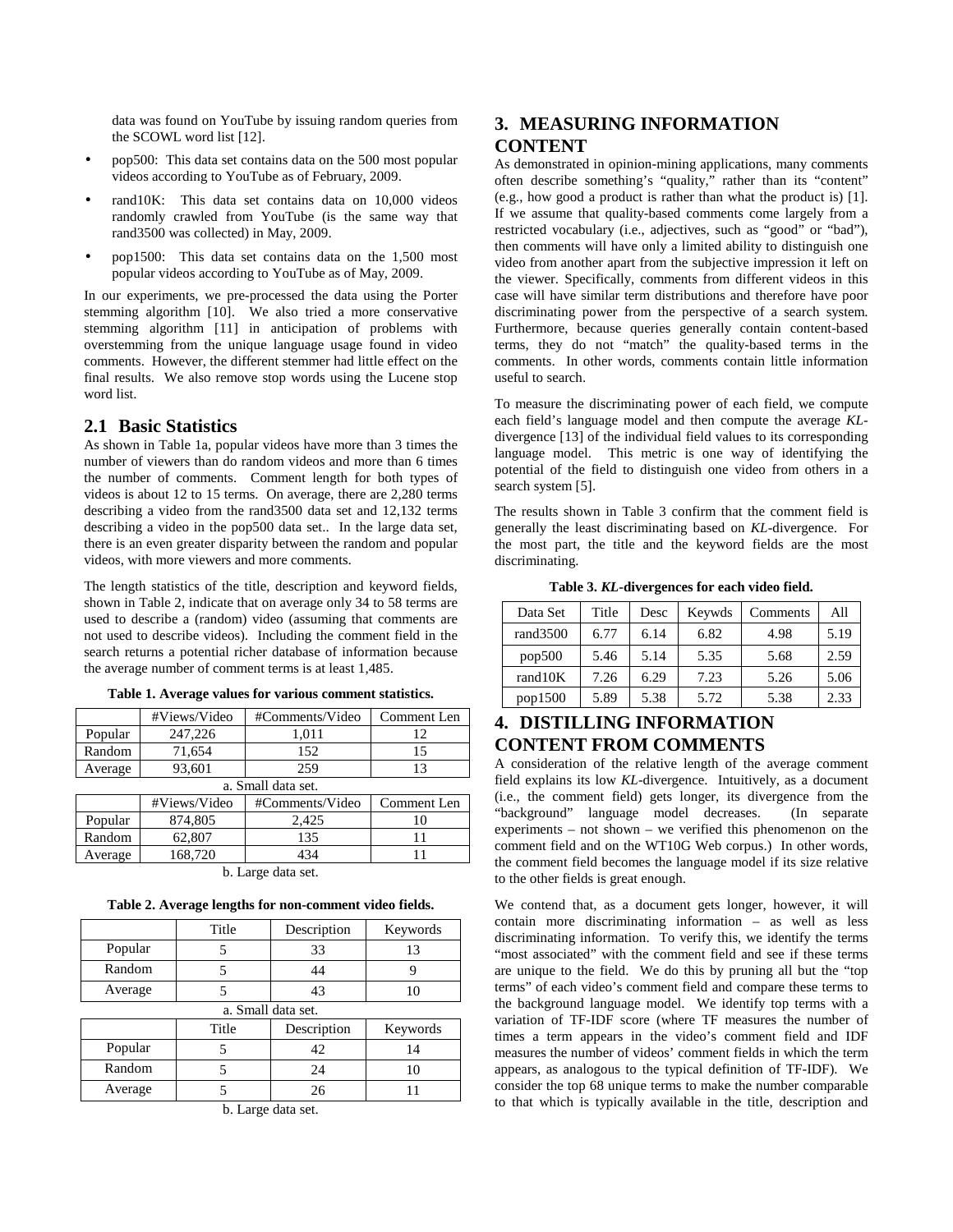keyword fields, combined. (Recall our discussion on the results shown in Table 2.)

As shown in Figure 1, the *KL*-divergence of the top 68 comment terms increases quickly with the number of comment terms. The *KL*-divergence stabilizes at approximately 7.6 when the number of comment terms reaches 250 (when most of the terms are unique to the comment). This *KL*-divergence exceeds that of all the other fields (Table 3), indicating its potential in discriminating videos.

This result shows that longer comment fields contain more discriminating information. However, it is also likely that the rate of discriminating terms in comment fields decreases with comment length. Therefore, while we claim that longer comment fields contain more discriminating information, the rate at which we yield this information should decrease as the comment field gets longer. In any case, the long comment fields are more discriminating than the other fields.



**Figure 1.** *KL***-divergences of the top 68 terms in each comment field as a function of number of terms in the comment field with the rand3500 data set (the trendline indicates the 50 point moving average).** 

Note that we only consider comment fields with at least 100 terms. With fewer terms, the comments often lacked 68 *unique* terms, making their *KL*-divergences as a function of length unstable, obscuring the results. Also, experiments with different numbers of top terms yielded similar, predictable results.

**Table 4. Overlap percentage of top 30 terms and various fields with the rand3500 data set.** 

|    | Title  | Description | Keywords | Comments |
|----|--------|-------------|----------|----------|
| 10 | 12.58% | 22.44%      | 31.93%   | 52.05%   |
| 20 | 10.05% | 18.71%      | 30.24%   | 52.24%   |
| 30 | 8.14%  | 15.49%      | 27.90%   | 52.41%   |

# **4.1 Potential Impact of Comments on Query Accuracy**

To estimate the potential of using comment terms to improve search accuracy, we use a technique described in [4] that effectively identifies the terms that are most likely to occur in a query that retrieves a given document. For each video, we extract the top *N* of these terms and calculate their overlap with the various video information fields. Note that the overlap is not necessarily disjoint, so the overlap percentages may exceed 100%.

The results in Table 4 show that most of these terms come from the comments. Of course, the comment field contains many more terms than the other fields, so the overlap will be greater. (For example, the title field's overlap is limited because titles generally contain fewer than 30 terms.) But the point is that it is exactly the size of the comment field that is the source of its potential. Although it contains many meaningless terms, it also contains a lion's share of the top terms. This suggests including comment terms in queries can improve search accuracy.

#### **4.2 Waiting for Comments**

One of the problems with using comments in search is that they take time for users to generate. In the results discussed in Section 4, we need about 250 comment terms before the *KL*-divergence stabilizes. If we assume each comment is 13 terms long, then we would need about 20 comments to yield 250 terms.



**Figure 2. Number of comments as a function of time for the small data set.** 

Based on our data, popular and random videos receive approximately 20 and 1.4 comments per day, respectively. Therefore, popular videos collect enough comments in one day and random videos require about 2 weeks to yield enough terms to be useful for search. In Figure 2, we show the number of comments for the data set as a function of time. Popular videos are commented at a higher rate as expected, but both types of videos have a consistent increase in the number of comments.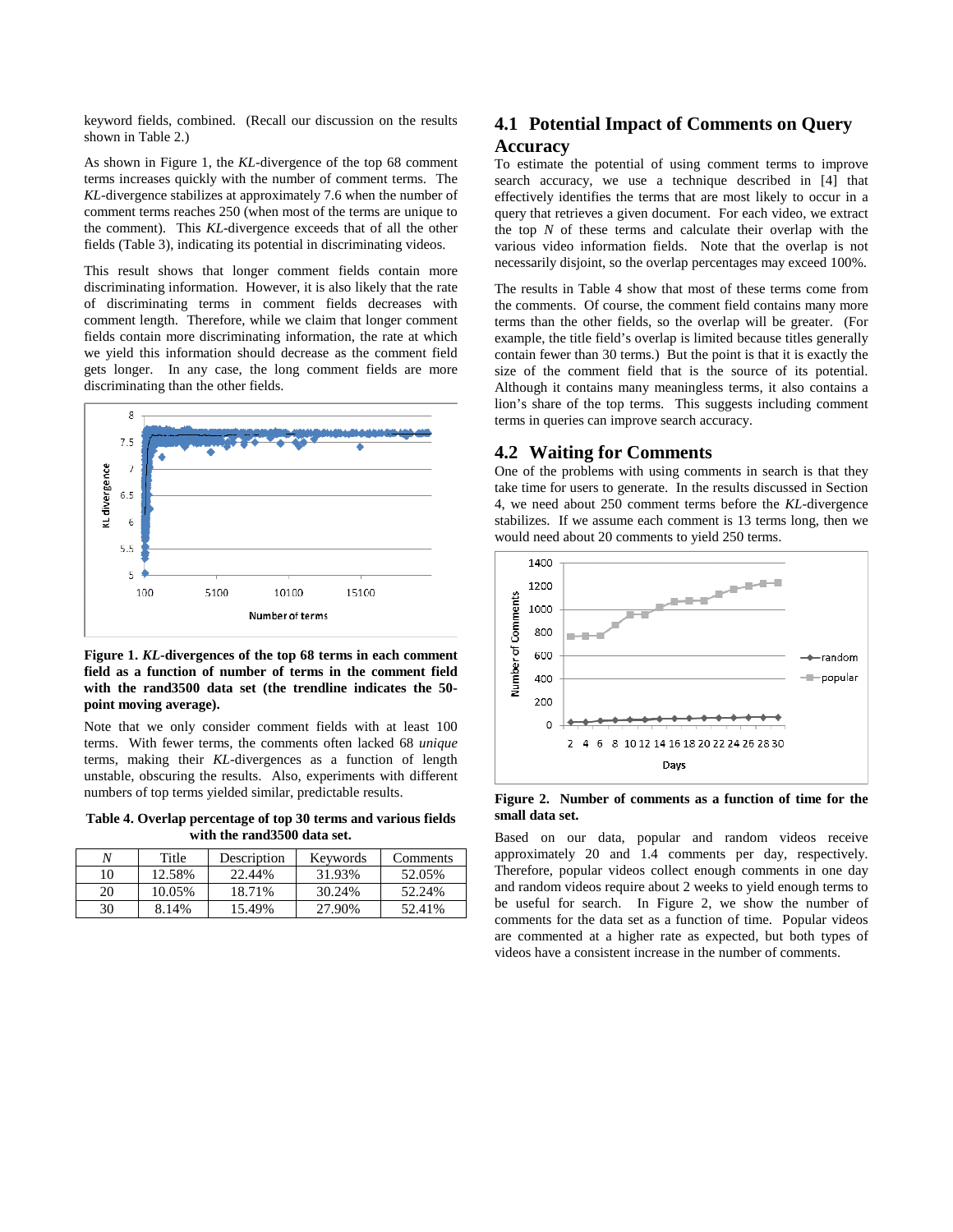| <b>MRR</b><br>Improvement | # of<br>Videos | Avg(Len(DT)) | Avg(Len(C)) | $ C \cap K  /  K $ | $ DT \cap K  /  K $ |
|---------------------------|----------------|--------------|-------------|--------------------|---------------------|
| $-1.00 - 0.75$            | 40             | 19.225       | 719.475     | 0.2734             | 0.5314              |
| $-0.75 - 0.50$            | 67             | 22.8209      | 345.6268    | 0.2904             | 0.4992              |
| $-0.50 - 0.25$            | 188            | 27.1436      | 386.6968    | 0.2372             | 0.5081              |
| $-0.25 - 0.00$            | 165            | 48.3273      | 118.8242    | 0.1764             | 0.5383              |
| $\mathbf{0}$              | 2576           | 33.5093      | 277.5613    | 0.2557             | 0.5617              |
| $0.00 - 0.25$             | 152            | 58.4145      | 304.3158    | 0.3600             | 0.4049              |
| $0.25 - 0.50$             | 151            | 45.4172      | 533.2848    | 0.4766             | 0.4402              |
| $0.50 - 0.75$             | 38             | 66.2105      | 492.9474    | 0.3900             | 0.5529              |
| $0.75 - 1.00$             | 116            | 37.2931      | 895.0776    | 0.6260             | 0.3291              |

**Table 5. Analysis of DTC results on the rand3500 data set with length 3 top-IDF queries.** 

## **5. EXPERIMENTAL RESULTS**

#### **5.1 Data Set and Metrics**

We use data sets mentioned in Section 1 for our experiments. We simulate user queries by removing the keyword field from the video data set and using them to generate known-item queries. From the keyword set, we generate queries in two ways:

- top-IDF Top-IDF queries are generated by the top  $K$  terms in the keyword field, where IDF is computed based on keyword fields.
- random Random queries are generated by randomly picking *K* terms from the keyword field.

In the alternatives above, we use *K* values 2, 3, and 4 as these are the most common query lengths in Web and P2P applications [7][8].

We generate queries in this way because keywords are meant to help users index content. Top-IDF queries are meant to simulate users who generate very specific queries and their generation is similar to the query generation techniques described in [4][9]. Random queries are appropriate if we assume that all keywords are appropriate for queries.

Note that the choice of using the keyword field to create queries is somewhat arbitrary. Recent work shows that the terms used as keywords do not necessarily match those used in user queries [20]. For example, people tagging music would use the terms associated with genre, such as "pop," whereas people generally do not search for music via genre – title and artist are more likely in cases of known-item search. In future work, we will consider queries generated by other techniques described in [4][9].

Because we use keywords to generate queries, we also strip the keywords from the data set that we index. If we did not do this, then the baseline query accuracy would be so high – given our experimental setup – that we would not be able to reasonably run experiments that would show any meaningful positive change. One might worry that stripping keywords from the data set will result in an artificially low baseline for performance because keywords are expected to match queries very precisely. However, referring again to the results from [20], keywords do not necessarily match query behavior. Furthermore, the title and

description fields were shown in Table 3 to be at least as discriminating of the video as the keywords, so these fields could have been chose as well as sources for queries.

In any case, our goal is to show whether the addition of comments can improve query performance over not using them. We could have therefore generated queries from any field provided that we remove that field from the data that is indexed. A positive result, therefore, would suggest that indexing comments in addition to all of the other fields is beneficial to query accuracy.

Because we are assuming known-item search, we use *MRR* as our main performance metric, defined as the average reciprocal rank of the desired result over all queries:

$$
MRR = \frac{1}{N_Q} \sum_{i=1}^{N_Q} \frac{1}{r_i}
$$

In the expression above,  $N<sub>Q</sub>$  is the number of queries issued and  $r<sub>i</sub>$ is the rank of the known item in the result set of query *i*. *MRR* is a metric that ranges from 0 to 1, where  $MRR = 1$  indicates ideal ranking accuracy.

The data are indexed in the Terrier search engine [6]. Each of the videos is searched for via their respective queries.

**Table 6. Query performance with and without comments with various query lengths on the rand3500 data set.** 

| Query<br>Type | Query<br>Length | DT     | <b>DTC</b> | Pct<br>Change |
|---------------|-----------------|--------|------------|---------------|
| top-IDF       | $\mathfrak{D}$  | 0.5912 | 0.6045     | 2.24%         |
| top-IDF       | 3               | 0.6645 | 0.6761     | 1.74%         |
| top-IDF       | 4               | 0.7064 | 0.7136     | 1.01%         |
| random        | $\mathfrak{D}$  | 0.4697 | 0.4761     | 1.36%         |
| random        | 3               | 0.5736 | 0.5839     | 1.80%         |
| random        | 4               | 0.6377 | 0.6459     | 1.29%         |

#### **5.2 Basic Results**

In our first experiment, we test the impact of indexing queries. We issue the queries twice. First, we issue the queries on an index that contains the title and description (a setup that we refer to as DT) of each video, but not the comments. Second, we issue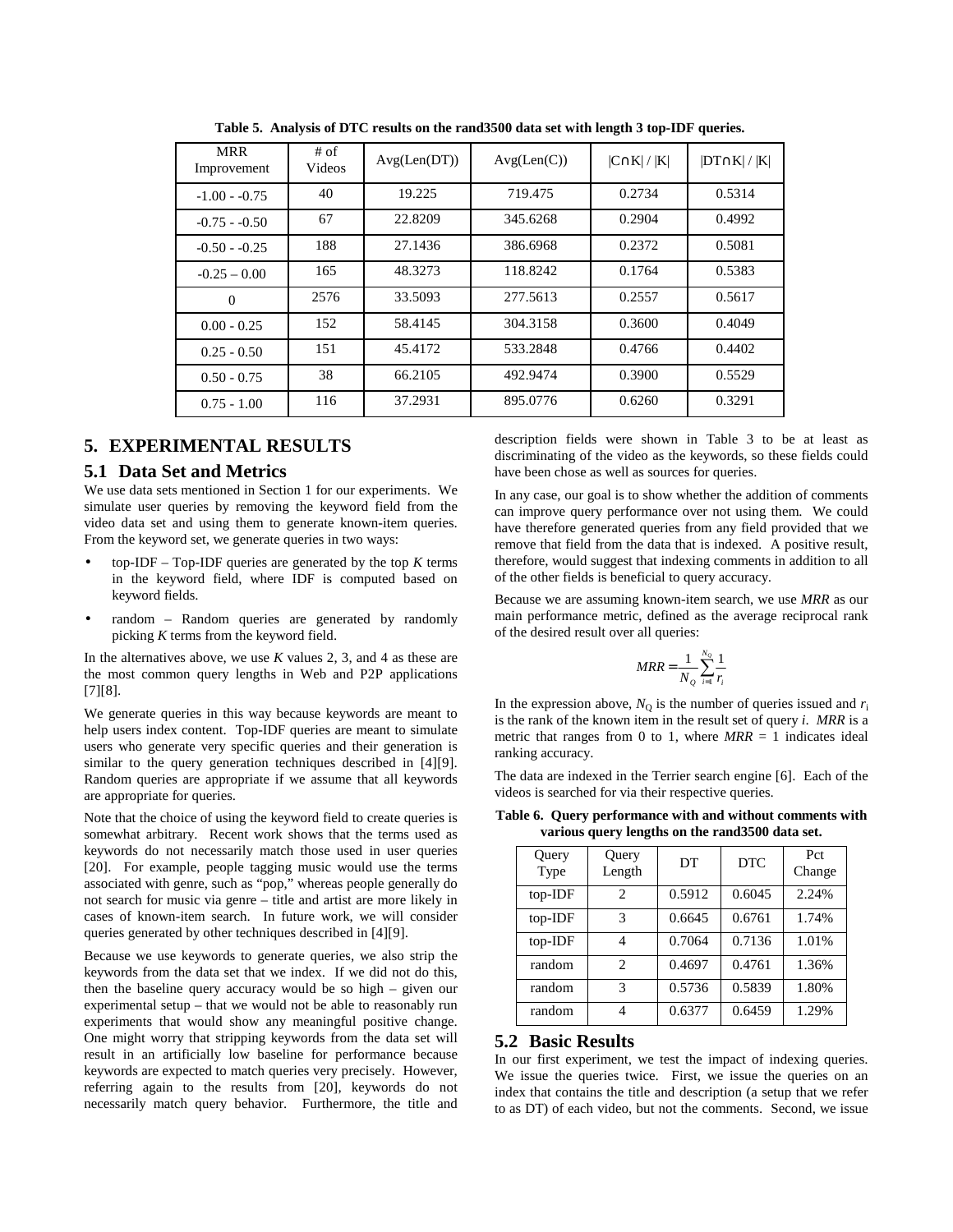the queries on an index that contains the title, description, and comments (a setup that we refer to as DTC) of each video.

In Table 6, we show query performance for different query lengths when the index does not and does contain comments. The results show that there is a consistent difference in *MRR* in the range of about 1% to 2% when using the comments on the rand3500 data set.

We search for the source of the performance improvement by dividing the results of each query into buckets based on the impact that the comment field has on the query results and then search for correlations between the change in *MRR* and "features" of the video data to which the query corresponds. The goal is to find some correlation between *MRR* improvement and a video feature. We considered several features of the video data, including, the lengths of the various fields in terms of the number of unique terms and the similarities between the fields.

A subset of our correlation analysis is shown in Table 5. Each bucket corresponds to a 0.25 point difference in *MRR*. We see that approximately 450 videos have their *MRR*s improved and about the same number have their *MRR*s worsened. Most videos (2,576 or about 75%) are not affected by the addition of comments.

We see that the length of the title and description fields have little impact on *MRR*. There is no clear correlation between them and change in *MRR*.

On the other hand, both the length of the comment field and the similarity between the comment and keyword fields are correlated with *MRR* change. Note that the similarity between the comment and keyword field is measured by how much the comment field covers the keyword field:

$$
\frac{|C \cap K|}{|K|}
$$

The coefficient of correlation between the similarity of the comment and keyword fields and the change in *MRR* is 0.7589. The coverage of the keyword field is also related to the length of the comments. If we remove the comment length of the first row of Table 5, then the coefficient of correlation between the change in *MRR* and the length of the comment field is 0.7214. (With the first row, the coefficient of correlation is 0.2964.) Finally, the coefficient of correlation between the length of the comment field and the similarity between the comment and keyword fields is 0.9351 without the first row of data and 0.7552 with the first row of data.

There is also a negative correlation between the similarity of the title and description fields with the keyword field (|DT∩K| / |K|) and *MRR* (-0.5177) and between |DT∩K| / |K| and |C∩K| / |K| (-0.8077). These results show that in the cases where titles and descriptions do not contain enough information to match the queries, then the long comment field is able to compensate. (We observe, for example, some videos with non-English descriptions and English keywords.)

The conclusion that we draw from these results is that comments help:

MRR improves when the comments contain keywords (equivalently, query terms, since we generate queries from the keywords).

- Comments are particularly important when the title and description do not contain the appropriate terms that match the query.
- Longer comment fields are more likely to contain keywords.

So, despite all of the irrelevant terms contained in the comments – particularly long comments – the existence of the relevant terms helps.

In our next experiments, we run the same test on the pop500 data set. The results of this experiment show how comments affect the search for videos that users actually want to find (i.e., popular videos).

**Table 7. Query performance with and without comments with various query lengths on the pop500 data set.** 

| Query<br>Type | Query<br>Length | DТ     | <b>DTC</b> | Pct<br>Change |
|---------------|-----------------|--------|------------|---------------|
| top-idf       | 2               | 0.5193 | 0.6239     | 20.14%        |
| top-idf       | 3               | 0.5984 | 0.6709     | 12.12%        |
| top-idf       | 4               | 0.6561 | 0.7150     | 8.99%         |
| random        | 2               | 0.4895 | 0.5455     | 11.44%        |
| random        | 3               | 0.5592 | 0.6010     | 7.48%         |
| random        |                 | 0.6105 | 0.6650     | 8.93%         |

**Table 8. Analysis of DTC results on the pop500 data set with length 3 top-IDF queries.** 

| <b>MRR</b><br>Improvemen<br>t. | # of<br>Videos | Avg(Len(C)) | $ C \cap K $ /<br>IKI |
|--------------------------------|----------------|-------------|-----------------------|
| $-1.00 - -0.75$                | 18             | 2267.7      | 0.5071                |
| $-0.75 - 0.50$                 | 10             | 2842.0      | 0.6795                |
| $-0.50 - 0.25$                 | 45             | 2481.2      | 0.6927                |
| $-0.25 - 0.00$                 | 16             | 2328.4      | 0.7800                |
| 0                              | 267            | 3337.4      | 0.6546                |
| $0.00 - 0.25$                  | 41             | 3668.8      | 0.6731                |
| $0.25 - 0.50$                  | 38             | 4103.5      | 0.7710                |
| $0.50 - 0.75$                  | 10             | 8933.5      | 0.8430                |
| $0.75 - 1.00$                  | 53             | 5230.6      | 0.8204                |

Our results are shown in Table 7. Comments are much more effective on popular videos. For top-IDF queries, the *MRR* improvement ranges from 9% to 20%. For random queries, the *MRR* improvement ranges from 7% to 9%. Results are somewhat better for shorter queries and for top-IDF queries.

In Table 8, we again search for features that are correlated to the change in *MRR*. First, we notice that a greater percentage of videos are affected by the comments in the pop500 data set than in the rand 3500 data set (about 47% versus  $26\%$ ). Of the affected videos, 89 videos' *MRR*s worsened and 142 videos' *MRR*s improved with the use of comments.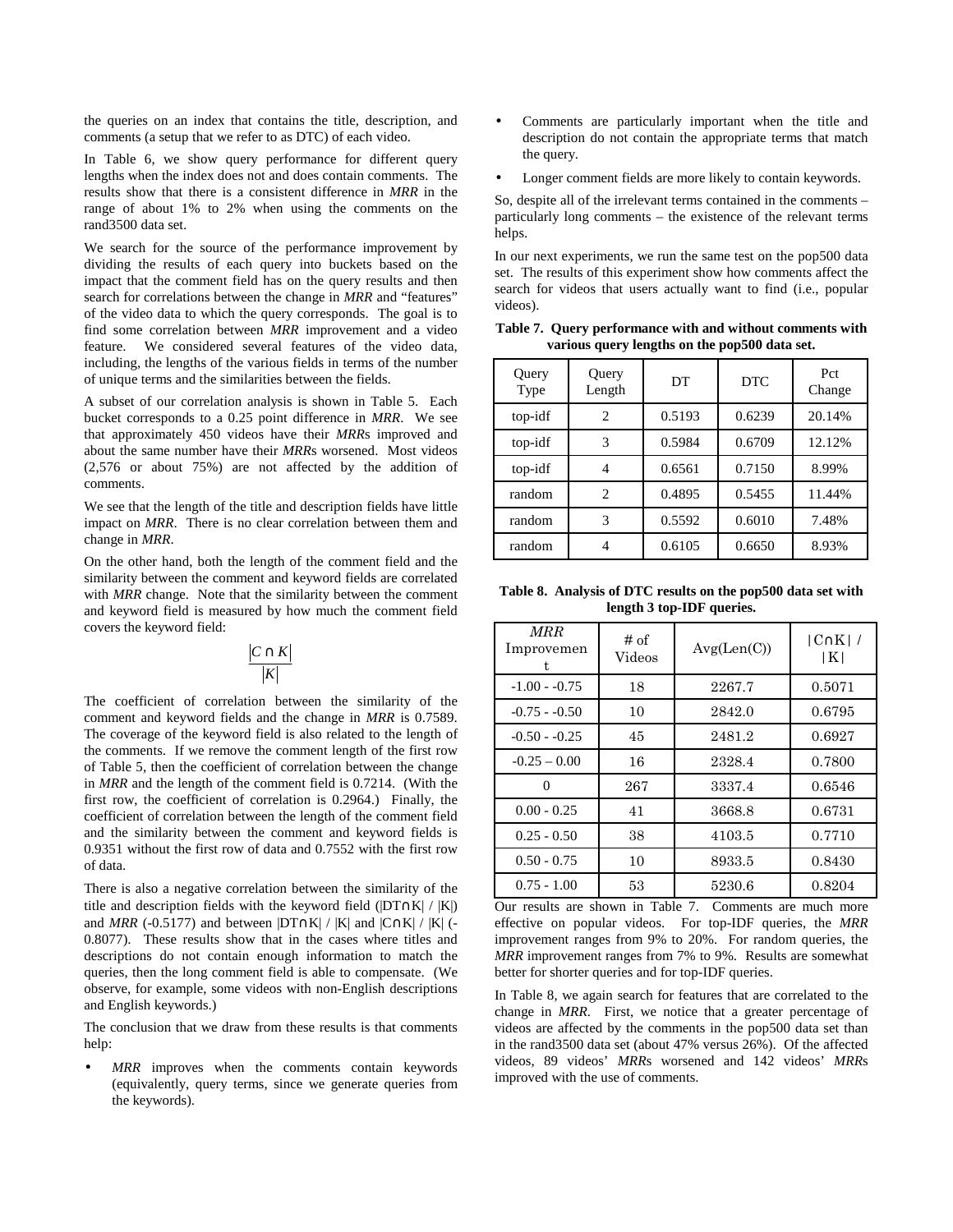We again see a correlation between the similarity between the comment and keyword fields and the change in *MRR*. The coefficient of correlation between these two variables is even greater than that of the rand3500 data set: 0.8295 versus 0.7589. The correlation between the length of the comment field and the change in *MRR* is 0.7404 with the pop500 data set versus 0.7214 with the rand3500 data set.

We summarize the performance results on the rand3500 and pop500 data sets in Table 9. We see that comments are clearly more effective on popular data. The change in *MRR* is greater and the number of videos whose *MRR* improves is greater. This is likely because of the similarity between the comment and keyword fields.

**Table 9. Summary of the performance differences between experiments on rand3500 and pop500 data sets with length 3 top-IDF queries.** 

| Metric \ Data Set                               | rand3500 | pop500 |
|-------------------------------------------------|----------|--------|
| MRR change                                      | 0.0175   | 0.1212 |
| Pct of video MRRs improved                      | 0.1306   | 0.2840 |
| Pct of video <i>MRRs</i> worsened               | 0.1314   | 0.1780 |
| Correl( $MRR$ change, len(C))                   | 0.7214   | 0.7404 |
| Correl( <i>MRR</i> change, $ C \cap K  /  K $ ) | 0.7589   | 0.8295 |

**Table 10. Query performance with and without comments with various query lengths on the rand10K data set with top-IDF queries.** 

| Query<br>Length | DT     | <b>DTC</b> | Pct<br>Change |
|-----------------|--------|------------|---------------|
|                 | 0.6271 | 0.6442     | 2.65%         |
|                 | 0.6842 | 0.7052     | 2.98%         |
|                 | 0.7199 | 0.7388     | 2.56%         |

**Table 11. Analysis of DTC results on the rand10K data set with length 3 top-IDF queries.** 

| <b>MRR</b><br>Improvement | $#$ of<br>Videos | Avg(Len(C)) | $ C \cap K $<br>$ {\bf K} $ |
|---------------------------|------------------|-------------|-----------------------------|
| $-1.00 - 0.75$            | 121              | 838.7686    | 0.3614                      |
| $-0.75 - 0.50$            | 167              | 481.4551    | 0.3633                      |
| $-0.50 - 0.25$            | 421              | 411.7316    | 0.3627                      |
| $-0.25 - 0.00$            | 552              | 246.5326    | 0.2078                      |
| 0                         | 7248             | 291.2323    | 0.2947                      |
| $0.00 - 0.25$             | 538              | 480.7993    | 0.4043                      |
| $0.25 - 0.50$             | 461              | 553.7852    | 0.4892                      |
| $0.50 - 0.75$             | 121              | 724.9669    | 0.5224                      |
| $0.75 - 1.00$             | 349              | 874.0029    | 0.6521                      |

#### *5.2.1 Results on Larger Data Sets*

To simplify our explication, in this section, we only report results using the top-IDF-type queries. Also, as done above, if no query length is specified, we use queries of length 3.

As shown in Table 10, comments also improve the query performance in the rand10K data set. *MRR* improvements are about 3%, which is similar to the improvements with the smaller, rand3500 data set (Table 6).

An analysis of the *MRR* change table for rand10K (Table 11) reveals that there is a again correlation between the length of the comments and the change in *MRR* (0.7515), and the similarity between the comment and keyword fields and the change in *MRR* (0.7064). In this case, most of the videos (72%) are unaffected by comments, however, while 13% have their *MRR*s worsened and 15% have their *MRR*s improved.

**Table 12. Query performance with and without comments with various query lengths on the pop1500 data set with top-IDF queries.** 

| Query<br>Length | DT     | <b>DTC</b> | Pct<br>Change |
|-----------------|--------|------------|---------------|
|                 | 0.5596 | 0.5991     | 6.59%         |
|                 | 0.6228 | 0.6465     | 3.67%         |
|                 | 0.6592 | 0.6818     | 3.31%         |

| Table 13. Analysis of DTC results on the pop1500 data set |
|-----------------------------------------------------------|
| with length 3 top-IDF queries.                            |

| <b>MRR</b><br>Improvement | $#$ of<br>Videos | Avg(Len(C)) | $ C \cap K $<br>ΙKΙ |
|---------------------------|------------------|-------------|---------------------|
| $-1.00 - 0.75$            | 86               | 1966.686    | 0.6623              |
| $-0.75 - 0.50$            | 49               | 2972.674    | 0.7259              |
| $-0.50 - 0.25$            | 128              | 2573.914    | 0.7766              |
| $-0.25 - 0.00$            | 78               | 2611.885    | 0.7254              |
| 0                         | 706              | 2323.965    | 0.7587              |
| $0.00 - 0.25$             | 165              | 2789.746    | 0.7826              |
| $0.25 - 0.50$             | 121              | 2619.744    | 0.8201              |
| $0.50 - 0.75$             | 24               | 3690.25     | 0.8609              |
| $0.75 - 1.00$             | 136              | 3170.044    | 0.8430              |

Again, as shown in Table 12, the improvement in MRR with popular data is greater than that with random data. With the pop1500 data set, the percentage MRR improvement ranges from 3% to 7% compared with 3% for the rand10K data set. In this case, 47% of the videos MRRs are unaffected by the comments, 23% are worsened, and 30% are improved.

The coefficient of correlation between MRR change and comment length is 0.6769 and the coefficient of correlation between MRR change and similarity of comment and keyword fields is 0.9192. Again, long comment fields are able to substitute for keywords in search.

The fact that MRR is better for popular data has been shown in other work (e.g., [9]). This is clearly due to the fact that popular data have more comments. This result is significant as it shows that increasing the number of comments does not only increase the ability for videos to naively match queries, but also increases the ability for queries to distinguish the relevant videos.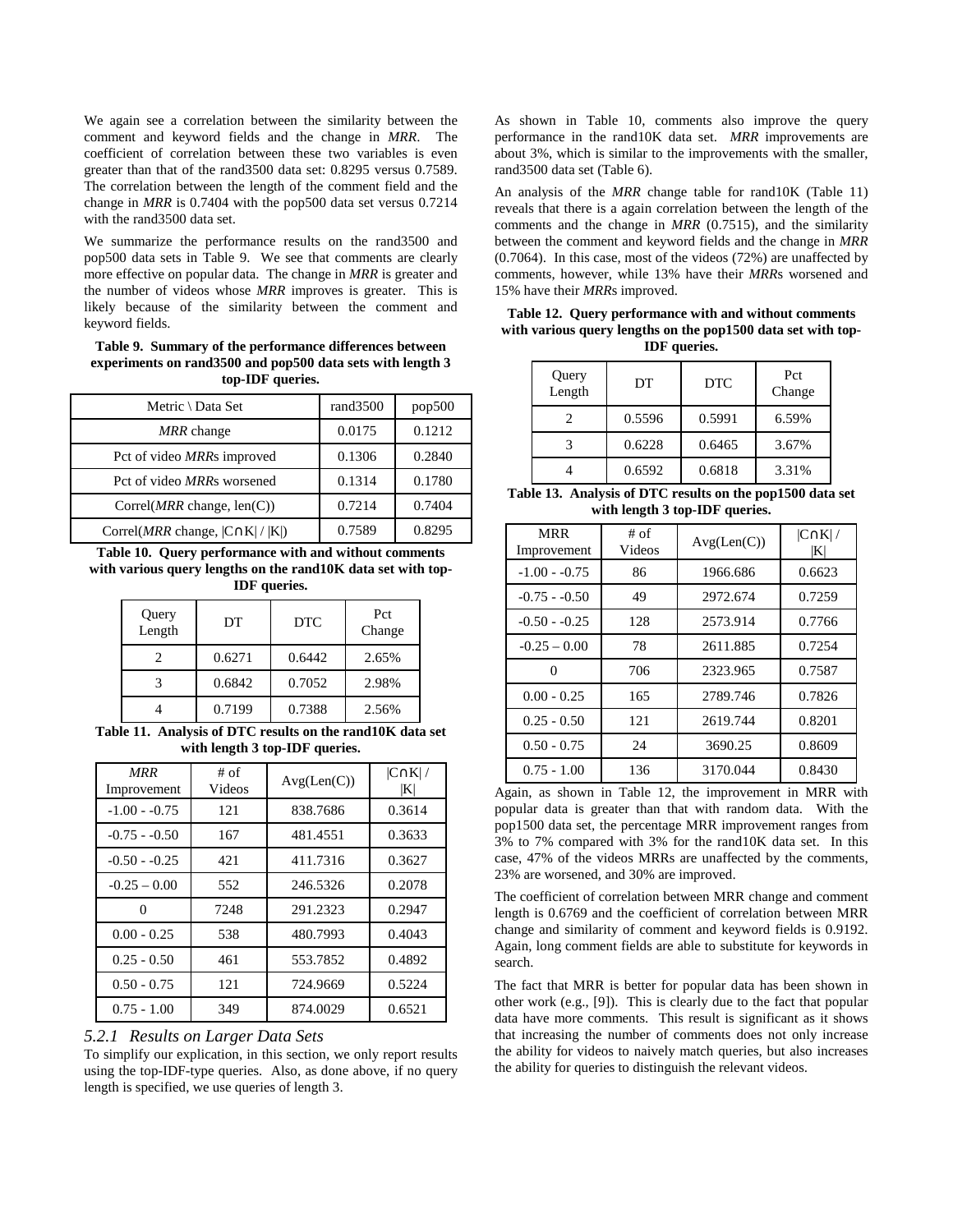#### **5.3 Improving our Results**

Our next goal is to improve on our improvement-in-MRR results based on our observations. If we detect a correlated feature, we use the correlation in our indexing strategy.

Our main observation is that as the length of the comments field increases, so does its effectiveness in search. Therefore, we should only index comments if they are above a certain length.

We also acknowledge that there is a correlation between the change in MRR and the similarity between the comment and keyword fields. However, as there is also a correlation between comment length and similarity, we roughly cover both features by considering just the comment length.

Our first strategy is to index comments only if they are above a given length threshold. We refer to this strategy as "lengthselective indexing." We show the experimental results in Table 14, where the threshold is in terms of number of terms (words).

The performance of length-selective indexing is negative. MRR consistently decreases with increasing thresholds. The problem with this strategy is that it creates a situation where certain videos are too eager to match queries. In other words, videos that have their comments indexed are ranked higher than other videos compared with the base case regardless of whether they are relevant to the query or not. Because videos are only relevant to a single query (by definition of MRR), MRR must decrease with this type of indexing.

**Table 14. Percentage change in MRR with length-selective indexing on the rand3500 data set.** 

| Len(C) Threshold | Pct Change in MRR |
|------------------|-------------------|
| 0                | 0                 |
| 50               | $-0.19%$          |
| 100              | $-0.40%$          |
| 150              | $-0.64%$          |
| 200              | $-0.97%$          |
| 250              | $-1.09%$          |
| 300              | $-1.25%$          |
| 350              | $-1.38%$          |
| 400              | $-1.60%$          |
| 450              | $-1.76%$          |
| 500              | $-1.95%$          |

This was not a problem in the case where all videos' comments were indexed because the "eager matching" problem is offset by the fact that all videos (with comments) have additional terms associated with them. We expect that the additional terms contained in the comments are more likely to help match relevant queries.

#### *5.3.1 Comment Pruning*

The problem with length-selective indexing is that it un-uniformly adds "noise" to the description of videos making them match irrelevant queries. If noise were applied uniformly to all videos, then such a problem would be attenuated. The problem is that noise still causes the incorrect matching of query to results.

This observation inspires a solution whereby we index each video with its comments, but then prune away noise from the comments, leaving only the most relevant terms in the description of each video. This solution is expected to do two things:

- 1. Reduce the irrelevant matches of a query, and
- 2. Decrease the size of the index.

The technique we use to prune the comment field is that which was proposed to shrink indices in [4], known as document-centric pruning. With document-centric pruning, each term in each document is ranked based on its contribution to the *KL*divergence [13] of the document to the background language model. The lower-ranked terms are removed from the documents before they are indexed. This technique was shown to be able to shrink the index by up to 90% with little loss in precision.

In these experiments, we prune a percentage of the comments of each video. We assume that there is a "fixed rate" at which terms that are useful to search accuracy appear in the comments. If this rate is *r*, then a comment field of length len(C) will have *r*len(C) useful terms. If we pick a pruning rate of  $r$ , then all of the terms left in the comment field will be useful.



**Figure 3. Percentage change in MRR for different comment field sizes for various data sets.** 

In Figure 3, we see the effect that comment pruning has on MRR. The data on the left of the figure corresponds to a complete comment fields, whereas the data on the right corresponds to no comments. We see that pruning initially increases the MRR for all data sets. MRR then drops dramatically as the comment field size decreases to zero.

The effect of pruning is more pronounced for the popular data sets than for the random data sets. With the random data set, the maximum MRR percentage increase is about 0.7% (60% pruning on the rand10K data set), while with the popular data set, the maximum MRR percentage increase is 2.4% (50% pruning with the pop500 data set).

The reason for this is that the random data sets' comment fields contain so few comments in the first place. They are therefore less likely to contain terms that make eagerly match irrelevant results. Second of all, the *MRR* improvement with using comments with random videos is low in the first place, suggesting the marginal impact that such comments have. We do not expect there to be much of an increase in performance with pruning.

Based on these results, a pruning rate of 50% is reasonable choice. We are able to eliminate half of the index overhead introduced by the comments and are safe from losing *MRR*